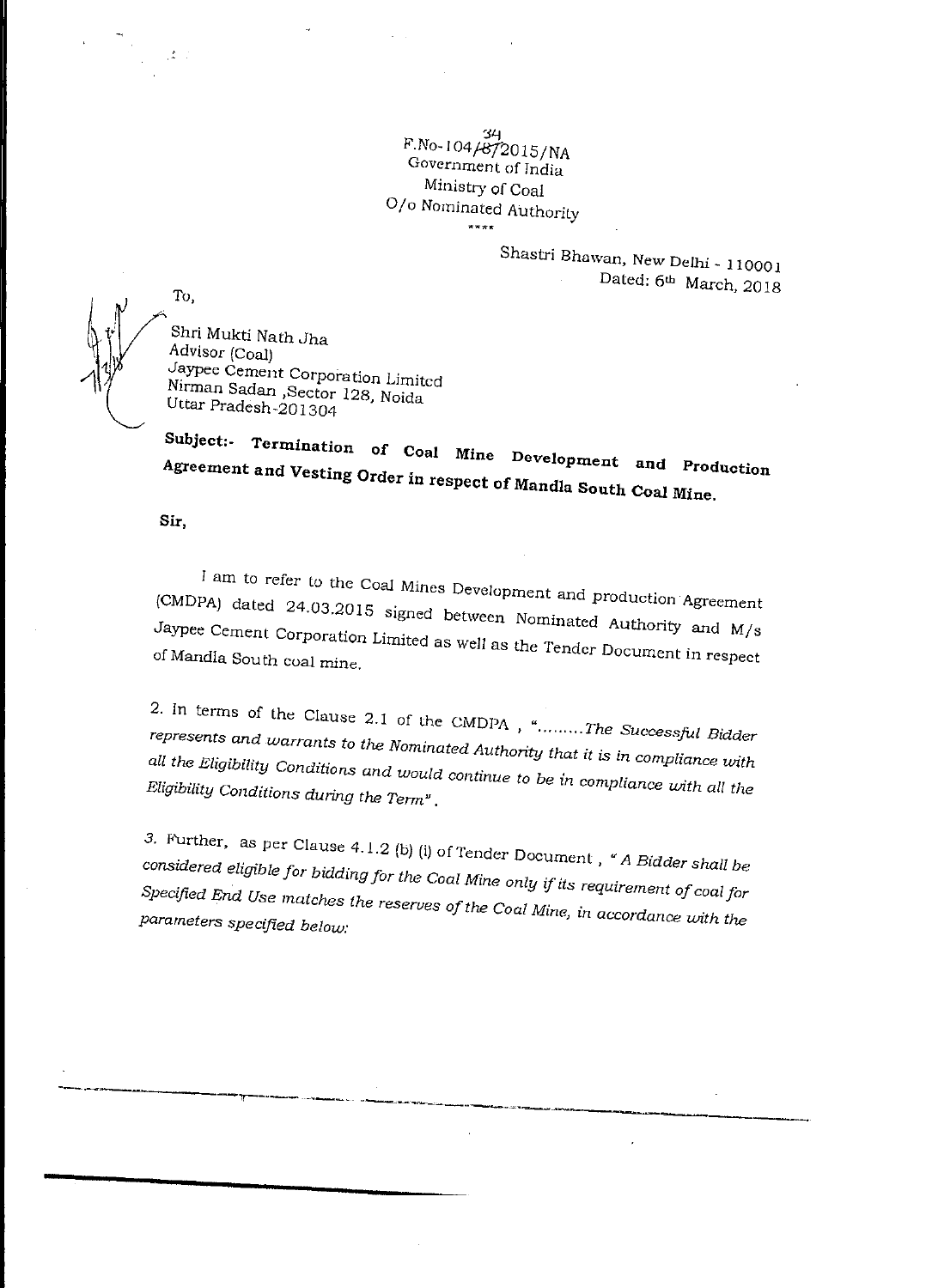*Extractable reserves of the Coal Mine should not exceed 150% of the annual coal*  requirement of the Specified End Use Plant(s), taken over a period of 30 (thirty) *years, less the requirement of coal of such Specified End Use Plant met from any other coal mine allocated to the Preferred Bidder, Successful Bidder, Preferred Allottee or Allottee, as the case may be, pursuant to any other auction or allotment process conducted by the Nominated Authority under the Act and the Rules.°* 

 $\mathbf{.}$ 

4. Further, as per Clause 13.1.1 of the OMURA , " *any transfer of the Specified End Use Plant along with the rights in relation to the Coal Mine, shall he permissible with prior intimation to Nominated Authority and the Central Government* 

*5.* However, it has been intimated by the M/s Jaypee Cement Corporation Limited to 0/o of Nominated Authority that following 3 End Use Plants out of the 4 End Use Plants for which Mandla South Coal Mine was allocated to them have been sold, without the rights in relation of coal mine, to Ultra Tech Cement Limited on 29<sup>th</sup> June 2017.

| lS.<br>Mo. | Name of Specified End Use Plant                                           | Coal<br>Entitlement |
|------------|---------------------------------------------------------------------------|---------------------|
| Ŧ          | Jaypee Balaji Cement Plant<br>(1 X 3.65 MTPA)                             | 23.04 MT            |
| 2          | Captive Thermal Power Plant- Jaypee Balaji Cement<br>Plant<br>(1 X 35 MW) | 6.63 MT             |
| 3          | Captive Thermal Power Plant- Jaypee Balaji Cement<br>lPlant<br>1 X 25 MW) | 4.73 MT             |

6. Subsequent to the intimation by the Successful Bidder about the sale of 3 End Use Plants to Ultra Tech Cement Limited, the eligibility of the Successful Bidder,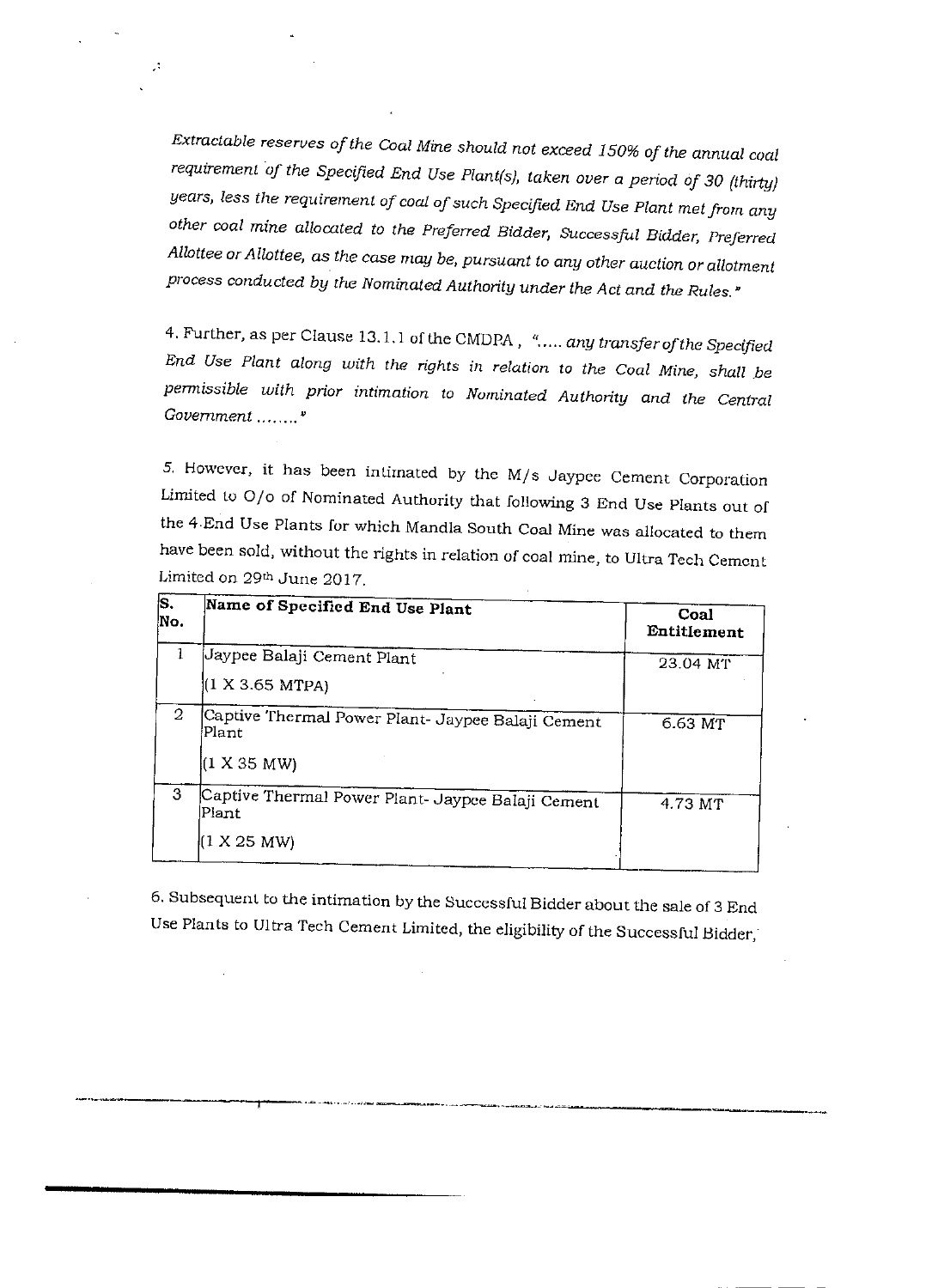for Mandla South Coal Mines, on the basis of Coal entitlement for the remaining plant i.e Captive Thermal Power Plant- Jaypee Shahabad Cement Plant (1 X 60 MW) has been recalculated. The same has been tabulated below:-

| End Use Plant                                                                               | Coal Entitleme'<br>$ nt \t@ 150\t%$ (MT) |
|---------------------------------------------------------------------------------------------|------------------------------------------|
| Coal Entitlement with the remaining 1 End Use plant i.e<br>Captive Thermal Power Plant 1X60 | 11.36                                    |
| Extractable reserve of the coal mine                                                        | 13.35                                    |

7. It has been observed that while the Coal Entitlement of remaining plant is 11.36 MT, the extractable reserve of the coal mine is 13.35 MT i.e the extractable reserve exceed 150 % of the coal entitlement of the remaining Specified End Use Plant. As such, with the sell off the 3 End Use Plants without the transfer of rights in relation to the mine, the Successful Bidder has failed to ensure continued compliance with the eligibility conditions. This is violation of the Clause 2.1 of the CMDPA as well as 4.1.2 (b) (i) of the Tender Document. Further, change in control of Specified End Use Plants without the rights in relation to the Coal Mine is in violation of Clause 13.1.1 of the CMDPA. These violations constitute termination events in terms of Clause 24.3(k) & 24.3 (n) of the CMDPA respectively.

8. Here it is pertinent to mention that earlier on the receipt of the intimation by M/s JCCL about the sale of aforesaid End Used Plants, the Office of Nominated Authority had issued a Show Cause Notice dated 07.03.2017 as to why the action as per Clause 24 of the CMDPA should not be taken against them. The Successful Bidder was also informed that the surrender of the coal mine (as requested by Successful Bidder) and /or sale of the End use Plants will attract Termination event in terms of provisions of CMDPA. In pursuance, the Successful Bidder informed that actual sale/transfer of End Use Plants had not taken place and they were in compliance with the provisions of CMDPA as on date. Considering the reply of Successful Bidder, a letter dated 01.06.2017 was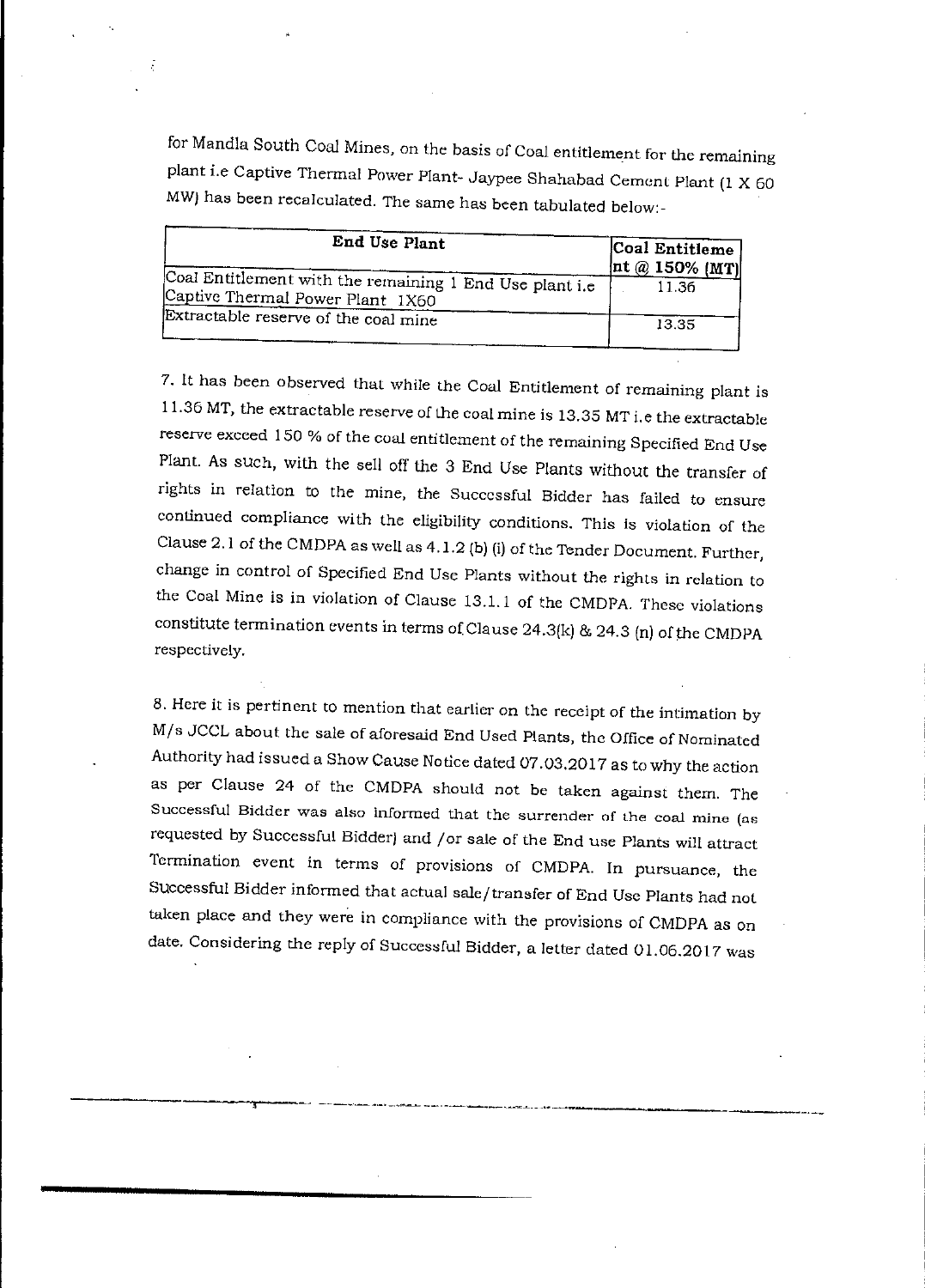taken place and they were in compliance with the provisions of CMDPA as on date: Considering the reply of Successful Bidder, a letter dated 01.06.2017 was issued directing them to strictly adhere to the terms and conditions of Tender Document/ CMDPA failing which action as deemed fit shall be initiated against them. The Successful Bidder was also instructed to communicated any further developments in the matter/updated status in this regard. However, no intimation was received from Successful bidder. The o/o Nominated Authority got to know about the sale of End Use Plant only on when Successful Bidder was asked about the matter vide letter dated 7th/12th December 2017 . Hence, despite of various notices & letters from the Office of Nominated Authority to adhere to the terms and conditions of the CMDPA, the Successful Bidder had sold the End Use Plants, which is major lapse on the part of Successful Bidder and also shows the clear intention of Successful Bidder of being not serious about the development of the Coal Mine.

9, As per Rule 13(6) of the Coal Mines (Special Provisions) Rules 2014, the Vesting Order shall be cancelled by the Nominated Authority in case of breach of terms of the Agreement (CMDPA). The above lapses on the part of the Successful Bidder constitutes Termination Events under Clause 24.3.1 ( k) and (n) of the CMDPA. Accordingly, this letter may be treated as notice under Clause 24.3.2 of the CMDPA. On the completion of notice of 15 business days on 26.03.2017, the CMDPA and Vesting Order shall stand terminated and the Performance Security and all other payments made by the Successful Bidder shall be appropriated and the Successful Bidder shall not be entitled to any benefit under CMDPA but would continue to be liable towards any antecedent liability, all obligations accrued before the effective date of the surrender /termination and also for the obligations that must be fulfilled after termination.

Yours faithfully,

 $\omega$ (N K Singh)

Deputy Secretary to the Government of India